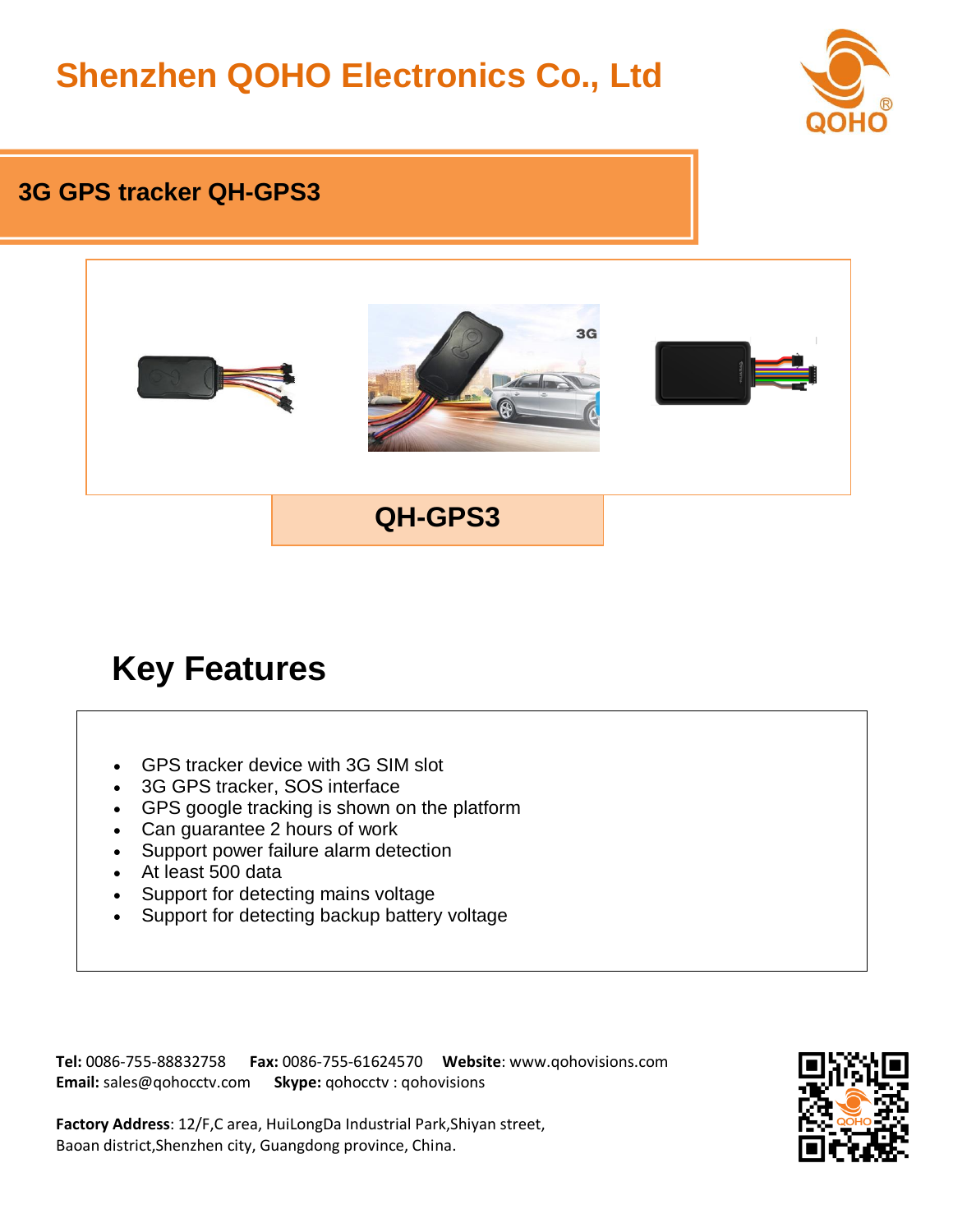

## **Specification**

| <b>WCDMA</b>                        | 850/900/1900/2100                                                                       |             |
|-------------------------------------|-----------------------------------------------------------------------------------------|-------------|
| <b>GSM</b>                          | 850/900/1800/1900                                                                       |             |
| <b>GPS</b>                          | Tracking sensitivity -165dbm<br>Capture sensitivity -148dbm                             |             |
| <b>BDS</b>                          |                                                                                         |             |
| <b>Operating Voltage</b>            | 9-36V                                                                                   |             |
| <b>ACC</b> detection                | 1CH                                                                                     |             |
| Oil cut off                         | 1CH                                                                                     |             |
| SOS                                 | 1CH                                                                                     |             |
| Monitor                             | 1CH                                                                                     |             |
| 1 Wire                              | 1CH                                                                                     |             |
| Serial port                         | 1CH<br>+5V TXD RXD GND                                                                  | RS232 Level |
| Spare battery                       | Can guarantee 2 hours of work                                                           |             |
| Power failure                       |                                                                                         |             |
| alarm                               | Support power failure alarm detection                                                   |             |
| Blind area storage                  | At least 500 data                                                                       |             |
| Main's voltage<br>detection         | Support for detecting mains voltage                                                     |             |
| Backup battery<br>voltage detection | Support for detecting backup battery voltage                                            |             |
| Indicator light                     | Two<br><b>GSM</b> indicator<br><b>GPS</b> indicator                                     |             |
| Debug interface                     | A USB or serial port needs to be reserved on<br>the motherboard.<br>Easy to debug, test |             |
| Interface                           | 1@wire function                                                                         |             |
| Anti-interference                   | Anti-jamming function                                                                   |             |
| <b>Product Size</b>                 | 100mm * 50mm *16mm                                                                      |             |
| Waterproof level                    | <b>IP65</b>                                                                             |             |

**Tel:** 0086-755-88832758 **Fax:** 0086-755-61624570 **Website**: www.qohovisions.com **Email:** sales@qohocctv.com **Skype:** qohocctv : qohovisions